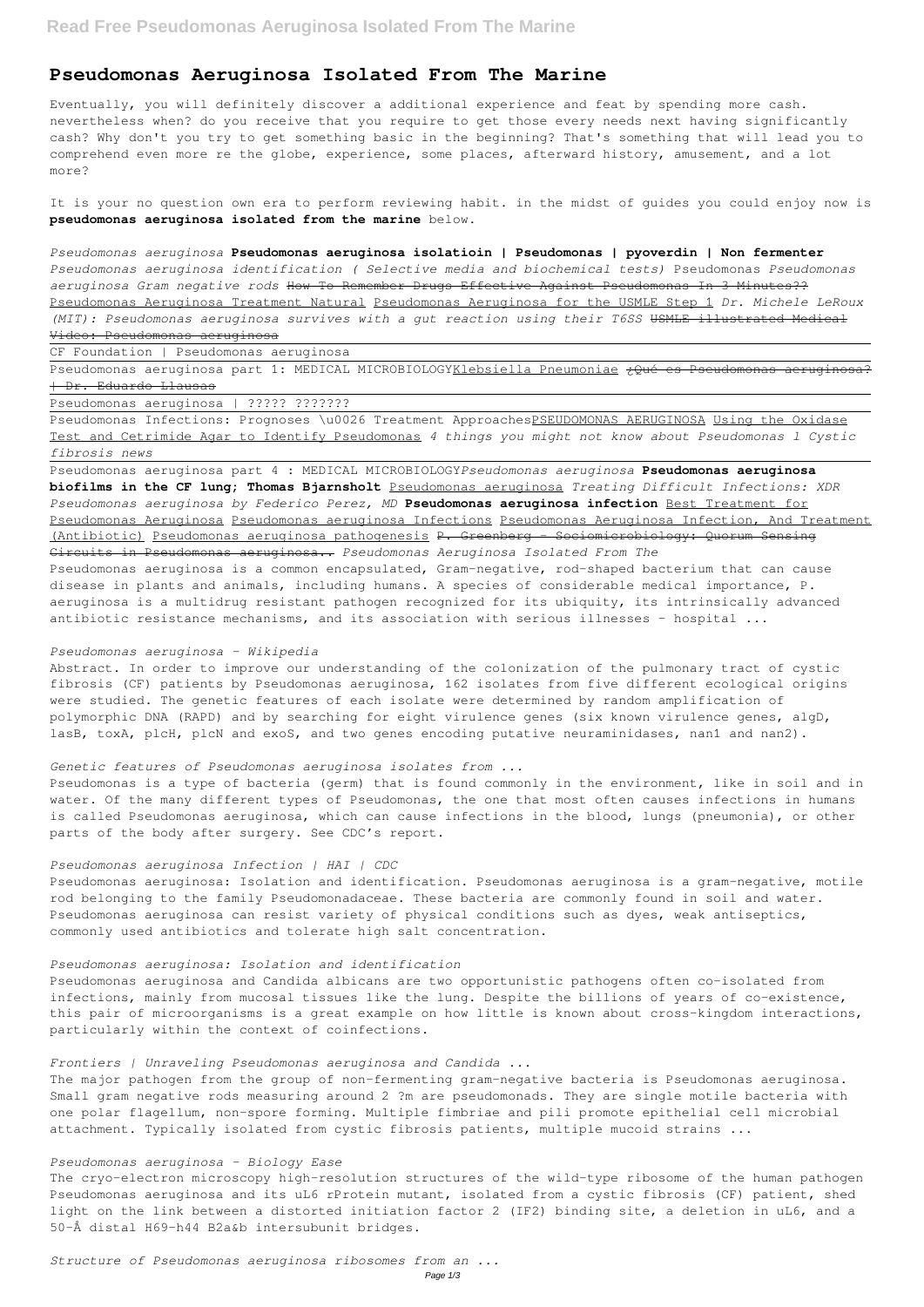Pseudomonas aeruginosa Isolated from Bovine Meat, Fresh Fish and Smoked Fish. Kristina D Mena and Charles P Gerba. (2009). Risk assessment of Pseudomonas aeruginosa in water. Patricia Ruiz-Garbajosa and Rafael Cantón. (2017).

#### *Pseudomonas aeruginosa -Gram Stain, Culture ...*

Patients from whose urine Pseudomonas aeruginosa was isolated and whose cases were considered to be able to be evaluated in detail were selected for this study. The patients were limited to those who had P. aeruginosa strains with more than 10 4 organisms/mL urine, and we excluded repeat samples from the same patient infection.

### *Complicated urinary tract infection caused by Pseudomonas ...*

Pseudomonas aeruginosa, one of the most common bacteria isolated from chronic wounds , is an opportunistic pathogen with innate resistance to many antibiotic classes, including antipseudomonal penicillins, carbapenems, aminoglycosides and ciprofloxacin [2, 3].

#### *Virulence and resistance features of Pseudomonas ...*

Pseudomonas aeruginosa is an opportunistic pathogen involved in many infections. Carbapenem-resistant P. aeruginosa has emerged as an important cause of infection in different hospitals worldwide. We aimed to determine frequencies of the four main resistance mechanisms [metallo-beta lactamase (MBL) production ( blaIMP, blaVIM, blaSPM and blaNDM), overproduction of the MexAB–OprM and MexXY efflux pumps, overproduction of chromosome-encoded AmpC ?–lactamase, and reduced OprD expression ...

### *Investigating of four main carbapenem-resistance ...*

Pseudomonas aeruginosa is a Gram-negative nosocomial pathogen that is a leading cause of morbidity and mortality in cystic fibrosis patients and immunocompromised individuals worldwide. The isolate examined in this study, PA14-UM, is a well-characterized isolate utilized in studies from the University of Maryland.

#### *Draft Genome Sequence of Pseudomonas aeruginosa Strain ...*

Pseudomonas aeruginosa is an environmentally ubiquitous opportunistic pathogen. Epidermal infections often result from P. aeruginosa infiltrating through a human host's first line of defenses, entering the body through the skin at the site of an open wound.

#### *Pseudomonas aeruginosa - microbewiki*

Introduction: Pseudomonas aeruginosa is an ubiquitous bacterium causes various community-acquired and nosocomial infections. In this investigation, we aimed to screen the antibiotic susceptibility patterns and the prevalence of virulence factor genes in a set of Pseudomonas aeruginosa isolated from nosocomial and community-acquired infections in the Northwestern of Morocco.

#### *Virulence genes and antibiotic resistance of Pseudomonas ...*

From a drip reactor inoculated with P. aeruginosa PAO1, Boles et al. (4) isolated colony morphology variants that were hyper-biofilm formers and had an increased resistance to hydrogen peroxide compared to the wild-type parent strain. Colony morphology variants have also been isolated from clinical environments.

#### *Characterization of Colony Morphology Variants Isolated ...*

A strain named as Pseudomonas aeruginosa 2016NX1, which could produce phenazine and cereusitin, was isolated from the root of Millettia specisoa.Phenazines were extracted, isolated and purified by chloroform, thin?layer chromatography, column chromatography and high?performance liquid chromatography.

#### *Isolation and identification of bioactive substance 1 ...*

Highly antibiotic resistant Pseudomonas aeruginosa continue to be reported among travelers with infections who underwent surgery at several hospitals in Tijuana, Mexico. These infections highlight that resistant bacteria may be more common in other countries than in the United States.

Pseudomonas infections are infections caused by a kind of bacteria called Pseudomonas that's commonly found in soil, water, and plants. The type that typically causes infections in people is called...

This study examines tap water and clinical isolates of Pseudomonas aeruginosa in order to discover whether the drinking water in Seattle and Austin provides a significant source of opportunistic pathogens. Chapters present background information, describe the materials and methods of the study, pres

This new edition includes an update on HIV disease/AIDS, recently developed HIV rapid tests to diagnose HIV infection and screen donor blood, and current information on antiretroviral drugs and the laboratory monitoring of antiretroviral therapy. Information on the epidemiology and laboratory investigation of